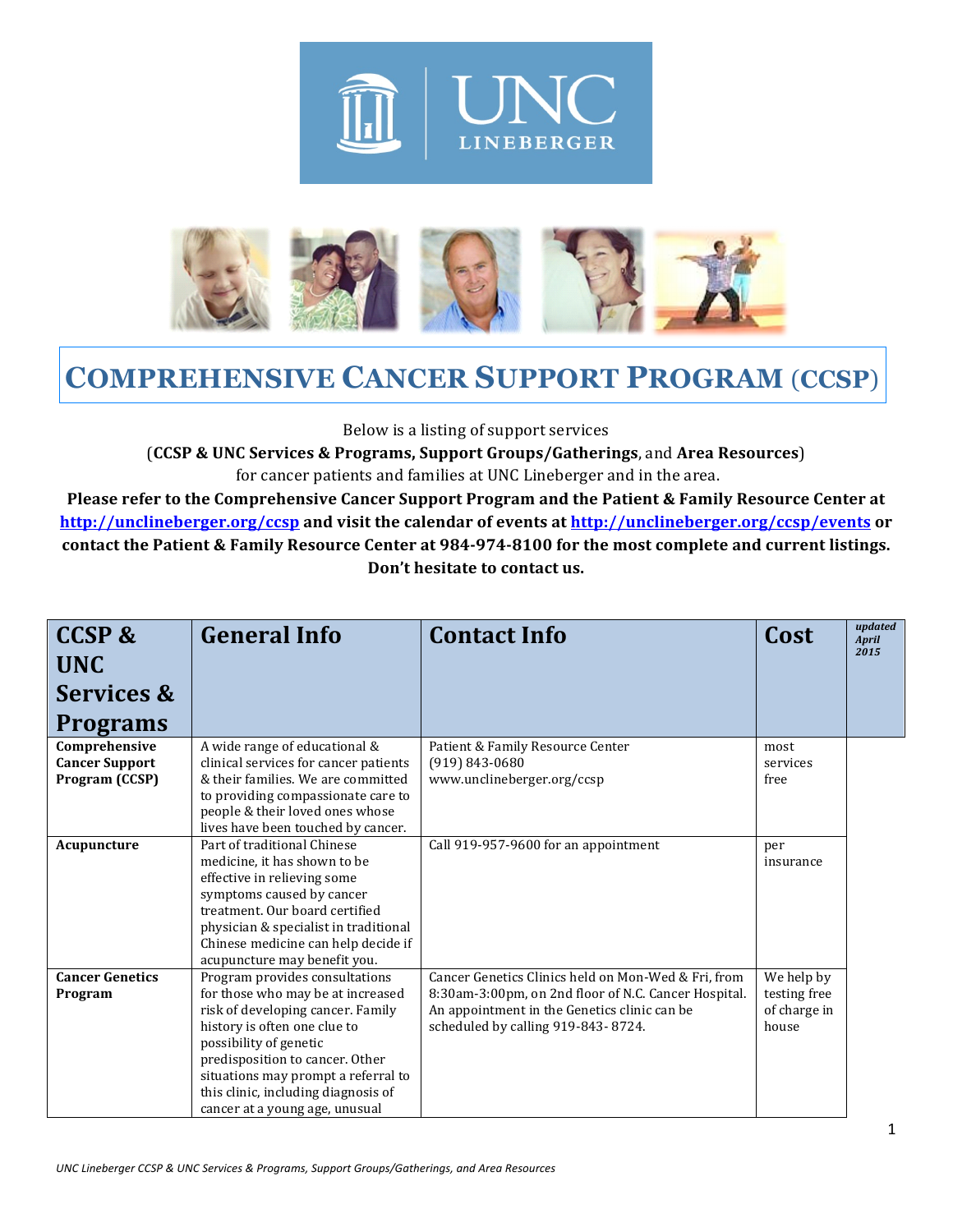|                                                                                                      | types of cancer or certain tumor<br>characteristics.                                                                                                                                                                                             |                                                                                                                                                                                                                                                                                                                                                                                                                                                                                                                                                                                                                                                                      |                                            |
|------------------------------------------------------------------------------------------------------|--------------------------------------------------------------------------------------------------------------------------------------------------------------------------------------------------------------------------------------------------|----------------------------------------------------------------------------------------------------------------------------------------------------------------------------------------------------------------------------------------------------------------------------------------------------------------------------------------------------------------------------------------------------------------------------------------------------------------------------------------------------------------------------------------------------------------------------------------------------------------------------------------------------------------------|--------------------------------------------|
| <b>Cancer Transitions</b>                                                                            | <b>Cancer Transitions is a FREE</b><br>2 1/2-hour, 7-week workshop to<br>help cancer survivors and their<br>caregivers make the transition<br>from active treatment to post-<br>treatment care.                                                  | Meet other survivors, get your questions<br>answered and learn how to move forward and<br>positively impact your life. Expert panelist<br>including physicians, nutritionists,<br>nurses and fitness experts will discuss topics<br>such as: Get Back to Wellness, Healthy Eating<br>Post-Treatment, Medical Care and Surveillance,<br>Physical Activity, and Emotional Health and<br>Wellbeing. You will learn about exercise<br>tailored to each participant's abilities, training<br>in relaxation and stress management and tips<br>for nutritious eating. Times vary. Held at<br>Carolina Pointe II. Call 919-843-5069<br>Call 984-974-8100 or 919-843-8506 for | Free                                       |
| <b>Caregiver Dinners</b>                                                                             | For caregivers of UNC patients<br>Open to any cancer caregiver                                                                                                                                                                                   | more information<br>When: Thursdays, 4:30-5:30 PM<br><b>Where: BMT Unit and 4 Oncology</b><br>Open to any cancer caregiver<br><b>Contact Volunteer Services at UNC:</b>                                                                                                                                                                                                                                                                                                                                                                                                                                                                                              | Free                                       |
| <b>Exercise &amp; stress</b><br>management:<br><b>Get REAL &amp; HEEL</b>                            | Get REAL & HEEL, a free exercise<br>and wellness program designed to<br>help cancer patients who have<br>completed treatment.                                                                                                                    | When: 16 week program beginning at different times<br>during the year. Where: Chapel Hill NC. For more<br>information call 919-962-1222 or<br>www.getrealandheel.unc.edu.<br>Mrs. Kelly Hermanson, Program Coordinator, 919-<br>962-1222, khermans@email.unc.edu                                                                                                                                                                                                                                                                                                                                                                                                     | Free                                       |
| <b>Exercise: UNC</b><br><b>Wellness Center</b><br><b>Meadowmont -</b><br>LiveFit Exercise<br>Program | LiveFit Cancer Exercise Program is<br>10-wk exercise program for cancer<br>survivors who've been treated<br>within last year. Program limited<br>to 6-12 people. Classes are Tue. &<br>Thur. from 5-6pm at UNC Wellness<br>Center at Meadowmont. | Contact Logan Washburn at (919) 843-2163<br>regarding more information about the LiveFit Cancer<br>Exercise Program.<br>Email address: Lwashbur@unch.unc.edu.                                                                                                                                                                                                                                                                                                                                                                                                                                                                                                        | \$125<br>members,<br>\$175 non-<br>members |
| <b>Exercise &amp; stress</b><br>management:<br><b>Yoga Classes</b>                                   | Whether you are in treatment, a<br>cancer survivor, or a caregiver, join<br>us for a yoga practice that will<br>integrate a variety of poses &<br>breathing techniques to calm the<br>mind & stretch & strengthen the<br>body.                   | Classes are held When: Monday, Wednesday &<br>Friday 10:00am-11:30am<br>Where: Carolina Pointe II. 6011 Farrington Road,<br>3rd Floor Chapel Hill, NC 27517. Call 919-957-6600                                                                                                                                                                                                                                                                                                                                                                                                                                                                                       | Cost of the<br>class is \$5                |
| <b>Expressive Arts:</b><br><b>Writing and</b><br><b>Healing for</b><br><b>Caregivers</b>             | A writing workshop for UNC<br>Cancer Care caregivers. No<br>experience is needed.                                                                                                                                                                | Wednesdays, $12 - 1:00$ PM.<br>Starbucks Conference Room at UNC Hospitals,<br>located in the hallway between the N.C. Cancer<br>Hospital and the N.C. Neurosciences Hospital. For<br>more, call 919-966-0716 or email<br>hgessner@unch.unc.edu.                                                                                                                                                                                                                                                                                                                                                                                                                      | Free                                       |
| <b>Financial</b><br><b>Assistance at UNC</b>                                                         | For patients who don't have<br>insurance or concern with paying<br>medical bill; handles housing<br>issues & processes Charity Care<br>Cases - for charity cases, fax<br>application to 919-966-9399 and<br>call 919-966-3425 to discuss         | Financial Counselor - Cindy Moody (1) Email at<br>cmoody@unch.unc.edu (2) Call 919-966-5388                                                                                                                                                                                                                                                                                                                                                                                                                                                                                                                                                                          |                                            |
| <b>Health Information</b>                                                                            | Cancer information from UNC<br>Health Sciences Library                                                                                                                                                                                           | Librarians at UNC's Health Sciences Library can help<br>you find the health information you need!<br>Call, drop by, or send go here and get immediate<br>reply: http://asklib.hsl.unc.edu/                                                                                                                                                                                                                                                                                                                                                                                                                                                                           | Free                                       |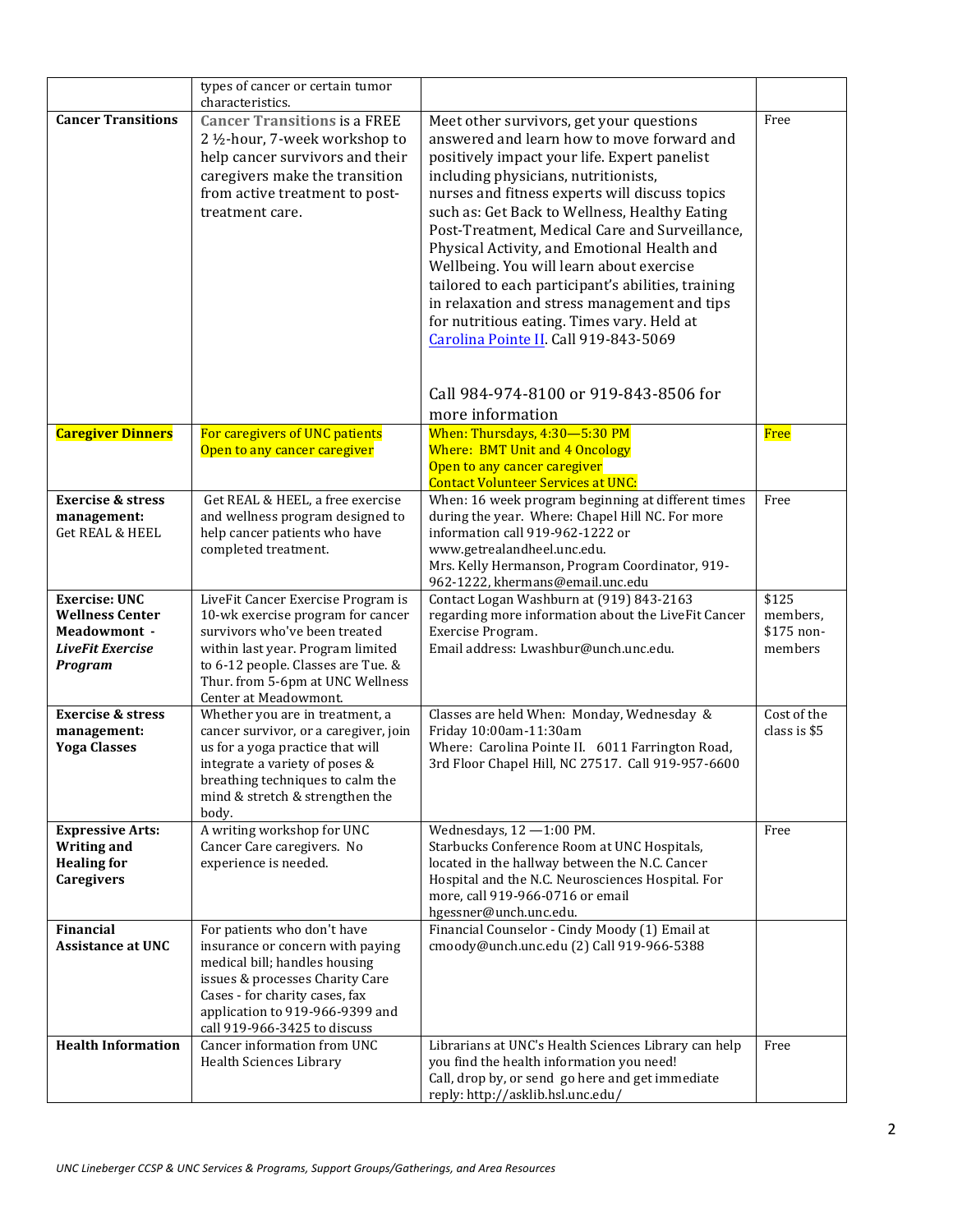|                                                       |                                                                                                                                                                                                                                                                                                                              | Telephone: (919) 962-0800Text/SMS: (919) 584-                                                                                                                                                                                                                                                                                                                                                                                                                                                                                                                                                                         |                                 |
|-------------------------------------------------------|------------------------------------------------------------------------------------------------------------------------------------------------------------------------------------------------------------------------------------------------------------------------------------------------------------------------------|-----------------------------------------------------------------------------------------------------------------------------------------------------------------------------------------------------------------------------------------------------------------------------------------------------------------------------------------------------------------------------------------------------------------------------------------------------------------------------------------------------------------------------------------------------------------------------------------------------------------------|---------------------------------|
| Integrative<br><b>Medicine Consults</b><br>& Services | Consultation with board certified<br>physician & specialist in<br>complementary & alternative<br>therapies, such as dietary<br>supplements & mind-body<br>therapies help decide which<br>complementary therapies are right<br>for you.                                                                                       | 5931<br>For more information contact CPII at 919-957-6600.                                                                                                                                                                                                                                                                                                                                                                                                                                                                                                                                                            |                                 |
| <b>Legal Clinic</b>                                   | UNC Cancer Care patients and<br>caregivers get free help with<br>powers of attorney and living wills.                                                                                                                                                                                                                        | When: Monthly Basis. Full day clinics. Call (984) 974-<br>8100 for specifics<br>Where: Patient & Family Resource Center<br>Next clinics are as follows:<br>o June 26, 2015<br>o July 24, 2015<br>o August 28, 2015<br>o Sept 25, 2015<br>o Oct 23, 2015<br>o Nov 13, 2015                                                                                                                                                                                                                                                                                                                                             | Free                            |
| <b>Look Good Feel</b><br>Better at UNC, Rex<br>& Duke | A free national public service<br>program created to help<br>individuals with cancer look good,<br>improve their self-esteem, &<br>manage their treatment & recovery<br>with greater confidence. Free<br>makeup kit provided.                                                                                                | (1) UNC: 3rd Mon of each month 10-12pm. Stop by Pt &<br>Family Resource Center to reserve. Contact Pam Baker at<br>(919) 843-0680. (2) Rex: 1st Mon of month 10am-12pm at<br>Cancer Center Auditorium Call American Cancer Society<br>1(888) 227-6333. (3) Duke: Duke Cancer Pt Support<br>Program 919-684-4497                                                                                                                                                                                                                                                                                                       | Free                            |
| Lymphedema<br><b>Therapy</b>                          | Lymphedema therapy reduces &<br>controls swelling to redirect the<br>flow of fluids in the body.                                                                                                                                                                                                                             | Referral from a doctor or nurse is required. They<br>will need to fax it to Carol Ochs at Carolina Pointe II<br>at 919-489-9173                                                                                                                                                                                                                                                                                                                                                                                                                                                                                       | Price varies,<br>call for info. |
| Lymphedema<br><b>Prevention Class</b>                 | For patients at risk for<br>lymphedema.                                                                                                                                                                                                                                                                                      | When: 1st Wednesday of the Month, 1-2:00 PM.<br>Where: Carolina Pointe II.<br>Call 919-957-6600 to register                                                                                                                                                                                                                                                                                                                                                                                                                                                                                                           | Free                            |
| <b>Massage</b>                                        | For patients and caregivers                                                                                                                                                                                                                                                                                                  | Full Massage at Carolina Pointe II. Two free full<br>massages for each patient and two free full massages<br>for caregivers are available at our off-campus clinic<br>at Carolina Pointe II with certified licensed massage<br>therapists. Appointments at our Carolina Pointe II<br>office, call 919-957-6600.<br>Massage at UNC Cancer Hospital: 15-30 minute<br>massages for patients and caregivers on inpatient<br>units.<br>Where: 4 Oncology, BMT, 6 Women's or 7 Neuro.<br>When: Tuesdays, Wednesdays, Thursdays by<br>appointment.<br>Check with your nurse before making appointments.<br>Call 984-974-8100 | Free                            |
| <b>Nutrition</b>                                      | The outpatient oncology dietitians<br>provide individual nutrition<br>counseling, group classes, &<br>educational programs. Registered<br>dietitians understand many of the<br>challenges related to treatment for<br>& recovery from cancer.                                                                                | For an appointment with a dietitian, please contact<br>Sherri Jeffries at: 919-445-5557, or send an e-mail<br>request to Jennifer Spring Jspring@unch.unc.edu, or<br>Mandy Holliday, hollida@unch.unc.edu                                                                                                                                                                                                                                                                                                                                                                                                             | Free                            |
| <b>Pastoral Care</b>                                  | Regardless of religious background<br>or spiritual practice, patients are<br>empowered to take action & use<br>their faith for their own recovery &<br>improved quality of life. Many find<br>their spiritual life may be<br>strengthened & deepened, & a<br>sense of meaning, purpose &<br>connection can be found during a | http://unclineberger.org/ccsp/programs/pastoral-<br>care 919-445-5400, M-F, 9:00am-5:30pm in<br>chaplain's office, lobby level of N.C. Cancer Hospital.<br>Weeknights & throughout weekend, call chaplain at<br>919-966-9205, page 919-123-3288 or operator at<br>919-966-4131 -ask for on-call chaplain.                                                                                                                                                                                                                                                                                                             | Free                            |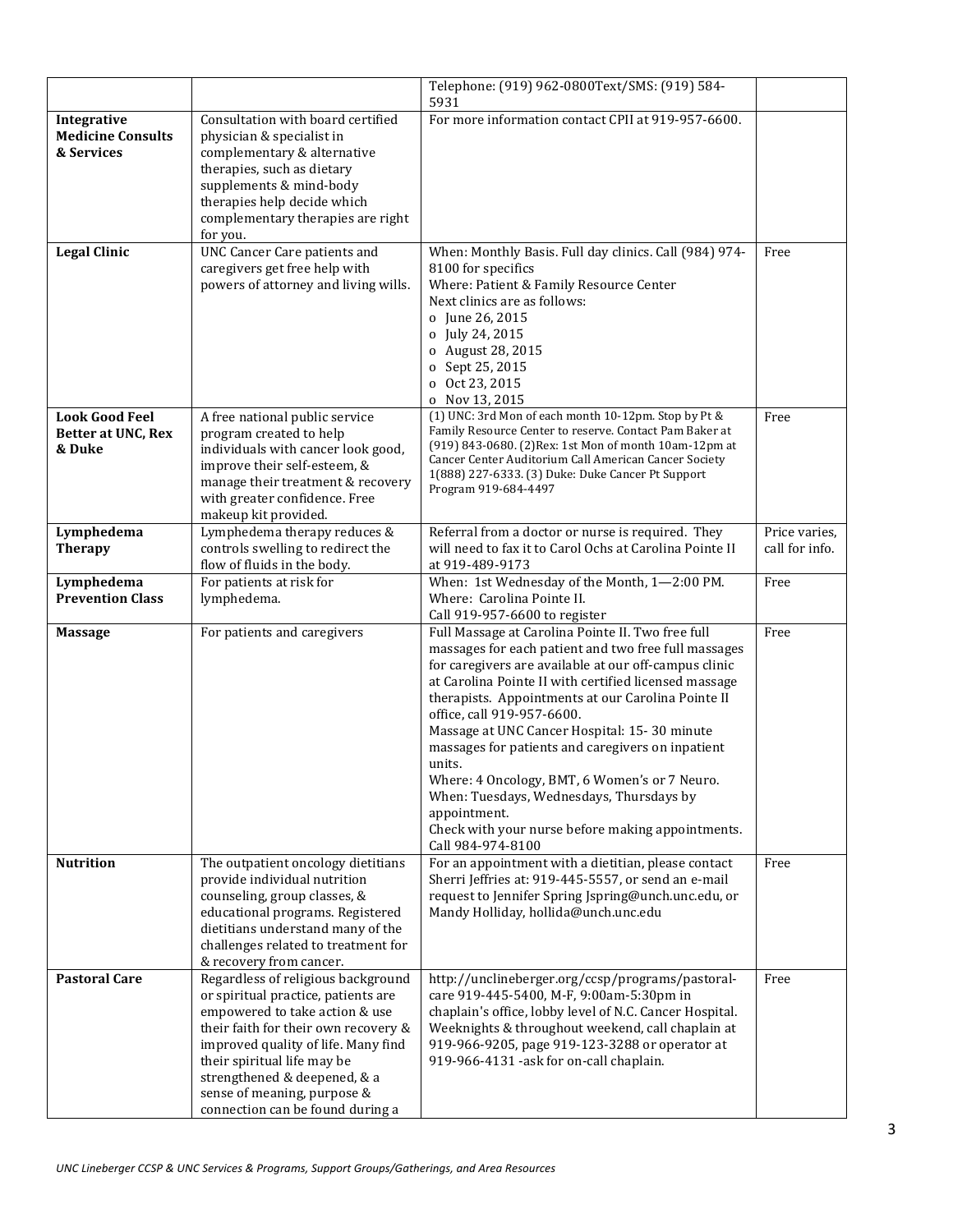|                                                                                                                                                                                                                                                                                                                                                                                                           | time of pain & turmoil.                                                                                                                                                                                                                                                                                                                                                      |                                                                                                                                                                                                                                                                    |                                                        |
|-----------------------------------------------------------------------------------------------------------------------------------------------------------------------------------------------------------------------------------------------------------------------------------------------------------------------------------------------------------------------------------------------------------|------------------------------------------------------------------------------------------------------------------------------------------------------------------------------------------------------------------------------------------------------------------------------------------------------------------------------------------------------------------------------|--------------------------------------------------------------------------------------------------------------------------------------------------------------------------------------------------------------------------------------------------------------------|--------------------------------------------------------|
| <b>Patient &amp; Family</b><br><b>Resource Center</b>                                                                                                                                                                                                                                                                                                                                                     | Education, support, comfort<br>services: library & programs,<br>computer access & fax, wigs & head<br>coverings, movies, recliners,<br>computerized massage table,<br>Friday Family Coffee, community<br>referrals for UNC cancer patients &<br>their families.                                                                                                              | NC Cancer Hospital, Main Lobby Level (Ground<br>Floor) Hours for Education Center Assistance: 8:30<br>am - 5:00 pm<br>984-974-8100                                                                                                                                 | Free                                                   |
| Patient & Family<br><b>Resource Center's:</b><br><b>The Mary Anne</b><br><b>Long Brighter</b><br><b>Image Boutique</b>                                                                                                                                                                                                                                                                                    | Services include: fitting with a new<br>or gently used wig on loan,<br>comfortable head coverings for<br>men & women, hat & scarf-trying<br>ideas & instruction, comfort items<br>such as soft socks & blankets,<br>mastectomy bras, journals for<br>writing, referrals to community &<br>online resources.                                                                  | Located in the Patient & Family Resource Center.<br>Hours of Boutique Assistance: 9:00 am- 4:00 pm.<br>Appointments are encouraged to allow our staff time<br>to provide more personalized service. To schedule &<br>appointment: 984-974-8100                     | No charge-<br>Some<br>restrictions<br>may apply        |
| Psycho-oncology<br><b>Clinical Service</b>                                                                                                                                                                                                                                                                                                                                                                | Providing psychosocial support &<br>psychiatric consultation for both<br>inpatients & outpatients;<br>individual, couples, family, & group<br>psycho-therapy; & management of<br>depression, anxiety, cognitive<br>impairment, & other symptoms<br>associated with cancer & its<br>treatment.                                                                                | Psychiatric Referrals: Medication Clinic: 919-966-<br>3494 Thursdays at Carolina Pointe II: Appts for Meds<br>& Therapy: 919-966-3494;<br>Appts for Therapy/Counseling: 919-966-3494                                                                               |                                                        |
| Reproductive<br><b>Health &amp; Infertility</b>                                                                                                                                                                                                                                                                                                                                                           | UNC Fertility provides full range of<br>treatment opportunities for<br>reproductive age women & men<br>who are about to undergo<br>treatments that threaten future<br>fertility. This includes consultation<br>visits, sperm banking, egg or<br>embryo banking, etc. We also see<br>men & women after cancer<br>treatments who have questions<br>about reproductive options. | UNC Fertility Preservation Clinic: 877-338-4693<br>Academic: 919-966-5283, Fax: 919-966-5214<br>E-mail: fertilitypreservation@med.unc.edu<br>Website: UNCFertility.com                                                                                             | May be a<br>discount;<br>counselor<br>919-843-<br>0300 |
| <b>SECU Family House</b><br>Provides housing, healing, & hope<br>to families with an adult patient<br>being treated for a critical illness<br>or injury at UNC Hospitals or its<br>affiliated clinics. This includes bus<br>service to & from UNC Hospitals,<br>amount.<br>laundry facilities, a help-yourself<br>pantry with snacks & food staples,<br>& access to a library with Internet<br>resources. |                                                                                                                                                                                                                                                                                                                                                                              | www.secufamilyhouse.org; Call 919-932-8000; 123<br>Old Mason Farm Road, Chapel Hill, NC 27517;<br>Nightly charge of \$35 to stay in 1 of 32 rooms, or \$50<br>in 1 of 8 fully equipped suites; Reduced rates<br>sometimes available, but everyone must pay minimal | See Rates                                              |
| <b>Social Work at UNC</b>                                                                                                                                                                                                                                                                                                                                                                                 | UNC Social Work services can help<br>you cope with your disease and its<br>treatment, find support near your<br>home and help you manage the<br>cost of your care.                                                                                                                                                                                                           | Patients who are:<br>Adults: (984) 974-8367<br>Kids: (984) 974-8373                                                                                                                                                                                                |                                                        |
| <b>Supportive Care</b><br>Team                                                                                                                                                                                                                                                                                                                                                                            | Helps manage side effects of cancer<br>treatment & cancer-related<br>problems such as pain, nausea, &<br>fatigue. This service is available to<br>patients from the beginning of<br>their treatment through<br>survivorship.                                                                                                                                                 | For more information, call the Supportive Care<br>Coordinator (919) 966-1500                                                                                                                                                                                       | per<br>insurance                                       |
| <b>Survivorship Clinic</b><br><b>Visits</b>                                                                                                                                                                                                                                                                                                                                                               | When cancer treatment & its<br>routine ends, some survivors are                                                                                                                                                                                                                                                                                                              | Let your doctor or nurse know that you are<br>interested in having a transition visit. Call the Breast                                                                                                                                                             | Free                                                   |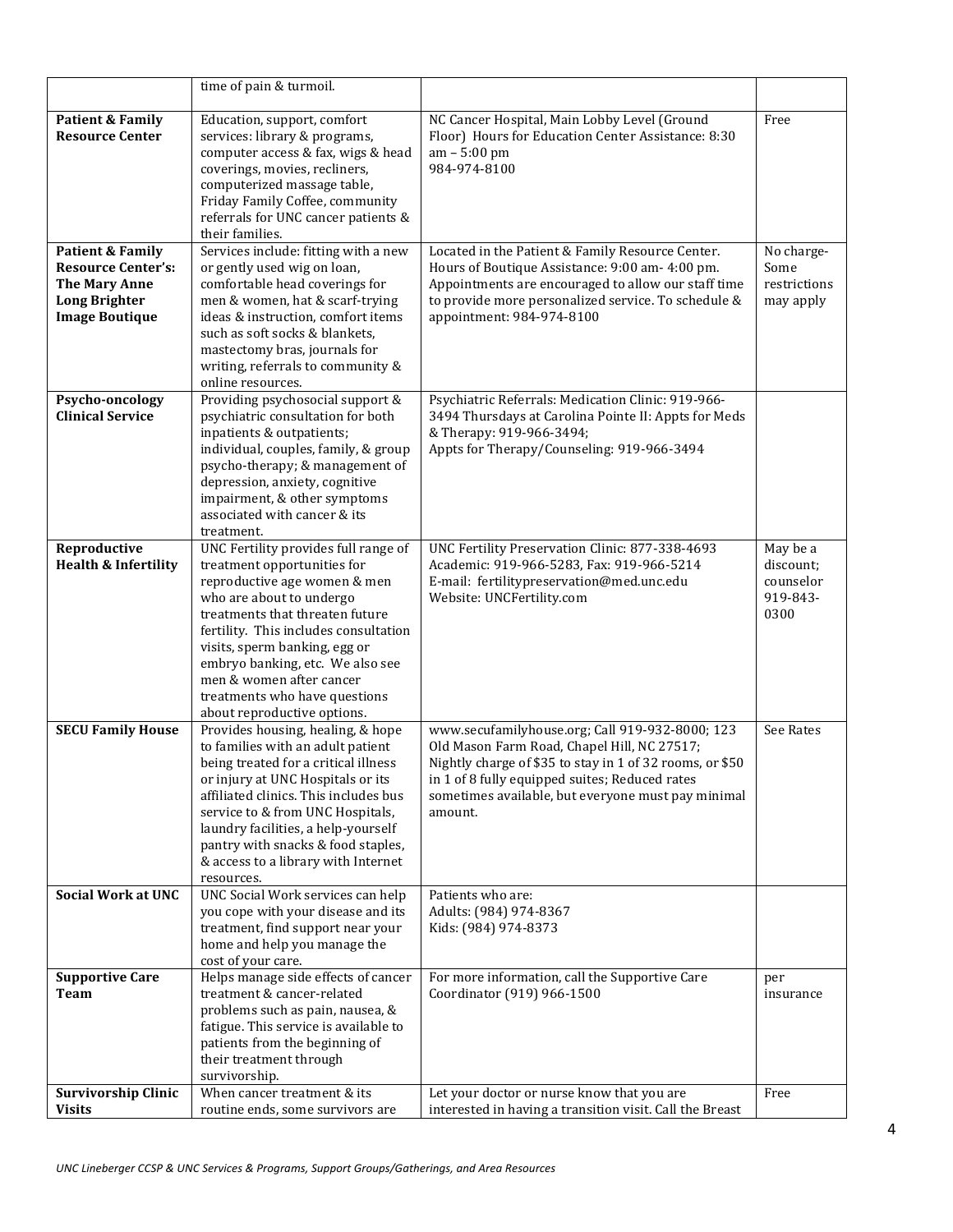|                                                                                                                                  | not sure what comes next & may<br>feel lost about moving forward on<br>their own. A transition visit can<br>help you move from active<br>treatment to life after cancer<br>treatment. You'll see an oncology<br>nurse practitioner & be given a<br>personalized Survivorship Care<br>Plan.   | Cancer Survivorship Clinic at 919-957-6600 or email<br>ccsp@med.unc.edu                                                                                                      |                                                        |
|----------------------------------------------------------------------------------------------------------------------------------|----------------------------------------------------------------------------------------------------------------------------------------------------------------------------------------------------------------------------------------------------------------------------------------------|------------------------------------------------------------------------------------------------------------------------------------------------------------------------------|--------------------------------------------------------|
| <b>Tobacco Cessation</b>                                                                                                         | <b>UNC Nicotine Dependence</b><br>Program provides free support for<br>cancer patients who want to quit<br>smoking or using other tobacco<br>products. A certified tobacco<br>treatment specialist will help you<br>make a plan for becoming tobacco-<br>free and provide regular follow-up. | To schedule an appointment or make a referral:<br>Call 919-445-5439 or visit<br>http://www.ndp.unc.edu/                                                                      | Counseling<br>free; patient<br>pays for<br>medications |
| <b>Support</b>                                                                                                                   | <b>General Info</b>                                                                                                                                                                                                                                                                          | <b>Contact Info</b>                                                                                                                                                          | Cost                                                   |
| Groups/<br>Gatherings                                                                                                            |                                                                                                                                                                                                                                                                                              |                                                                                                                                                                              |                                                        |
| <b>Bereavement</b><br><b>Support Groups</b>                                                                                      | Includes Spouse Loss Support,<br>Sharing our Stories, Community<br><b>Grief Recovery</b>                                                                                                                                                                                                     | Multiple locations, multiple times. Contact Heidi<br>Gessner at 919-966-0716 or<br>heidi.gessner@unchealth.unc.edu<br>or visit<br>www.unchpastoralcare.org/bereavement.html. | Free                                                   |
| <b>Bone Marrow</b><br><b>Transplant (BMT)</b><br>Caregivers                                                                      | For caregivers of UNC BMT Unit<br>patients                                                                                                                                                                                                                                                   | When: Wednesdays, 3-4:00 PM.<br>Where: BMT Unit Lounge, N.C. Cancer Hospital.                                                                                                | Free                                                   |
| <b>Breast Cancer</b><br><b>Support for Young</b><br>Women                                                                        | A Breast Cancer Support Group for<br>young women ages 18-45 with<br>Breast Cancer; Child care may be<br>available.                                                                                                                                                                           | When: 1st Tuesday of the Month, 7:00-8:30PM;<br>Carolina Pointe II: 6011 Farrington Rd, 3rd Fl, Ste<br>304, 27517 919-843-5069                                               | Free                                                   |
| <b>Sisters Network of</b><br>the Triangle, Breast<br><b>Cancer Support</b><br><b>Group for African</b><br><b>American Women.</b> | For more information contact<br>919.490.1571                                                                                                                                                                                                                                                 | When: 4th Thursdays of the month, 6 pm - 7:30<br>pm. Where: Kappas of Durham Foundation<br>Community Center 3917 Fayetteville St. Durham,<br>NC 27707.                       | Free                                                   |
| <b>Cancer Prayer</b><br><b>Support Group</b>                                                                                     | Call 919-219-4801 for more<br>information.                                                                                                                                                                                                                                                   | When: 1st & 3rd Monday of the Month, 7-8 PM.<br>Where: Wake Forest Baptist Church.                                                                                           | Free                                                   |
| Caregiver<br>Conversations                                                                                                       | Planned topics & social time for<br>caregivers.                                                                                                                                                                                                                                              | Patient and Family Resource Center.                                                                                                                                          | Free                                                   |
| Caregiver<br><b>Meditation Group</b>                                                                                             | Participate in different types of<br>meditation                                                                                                                                                                                                                                              | When: Tuesday or Wednesdays, 12:15-12:45 PM.<br>Check the schedule outside the Chapel. Meets at the<br>Chapel in NC Cancer Hospital                                          | Free                                                   |
| <b>Caregiver Dinners</b>                                                                                                         | For caregivers of UNC patients<br>Open to any cancer caregiver                                                                                                                                                                                                                               | When: Thursdays, 4:30-5:30 PM<br><b>Where: BMT Unit and 4 Oncology</b><br>Open to any cancer caregiver<br><b>Contact Volunteer Services at UNC:</b>                          | Free                                                   |
| <b>Coping with Cancer</b>                                                                                                        | For cancer patients and caregivers.                                                                                                                                                                                                                                                          | When: 1st Wednesday of the Month, 6-7:30 PM.<br>Where: Rex Cancer Center Auditorium.                                                                                         | Free                                                   |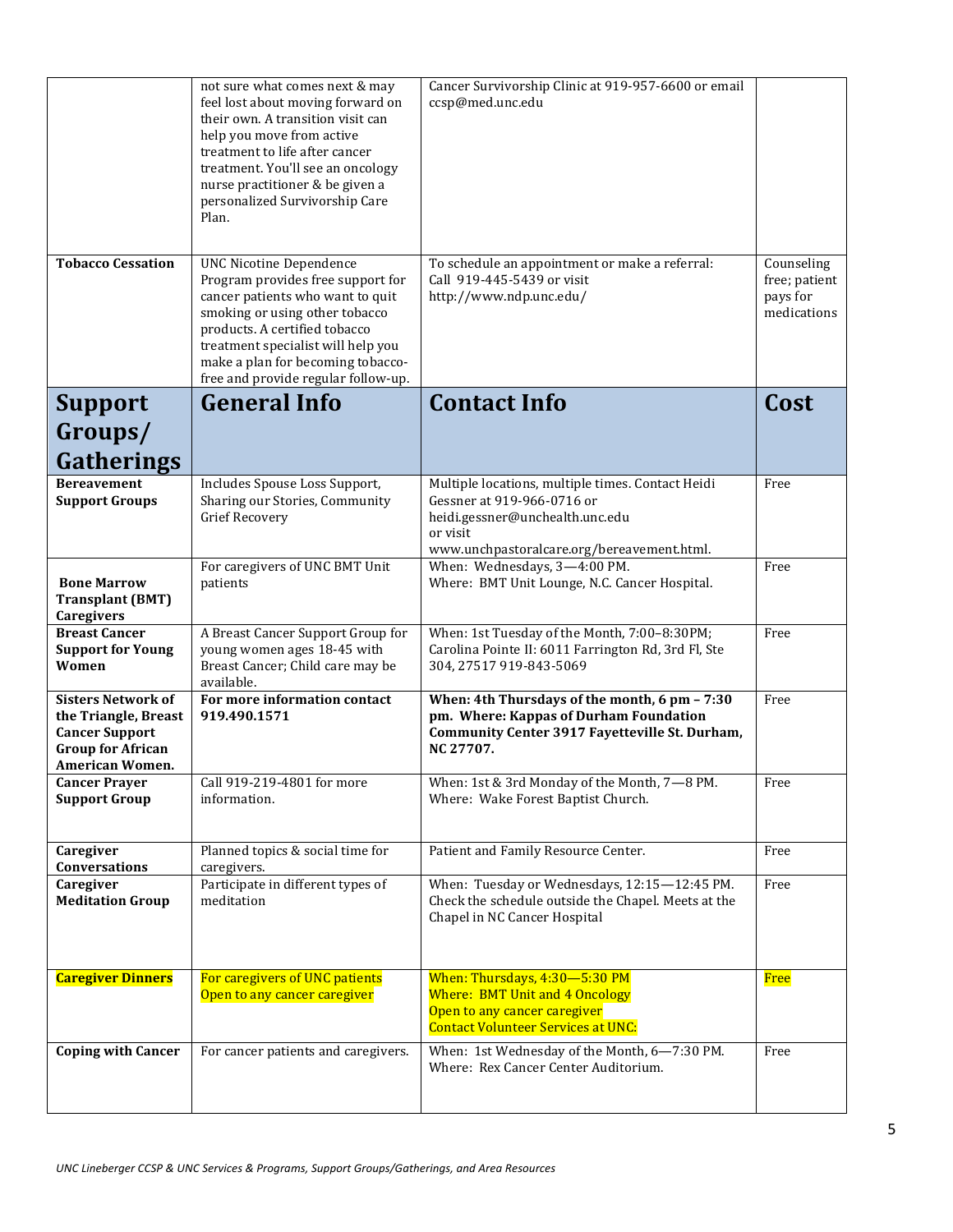| <b>Friday Family</b><br><b>Coffee and Crafts</b>                               | Coffee and crafts for patients &<br>caregivers.                                                                                          | When: Fridays, 9:00-11:00 AM.<br>Where: Patient and Family Resource Center.                                                                                                                                                                                                                                                                                    | Free |
|--------------------------------------------------------------------------------|------------------------------------------------------------------------------------------------------------------------------------------|----------------------------------------------------------------------------------------------------------------------------------------------------------------------------------------------------------------------------------------------------------------------------------------------------------------------------------------------------------------|------|
| <b>I CANcer:</b><br>Adolescent &<br><b>Parent Support</b><br>Groups            | For hematology/oncology patients<br>ages 12 & up. Parents meet<br>separately. Pizza, drinks &<br>cameras provided (for<br>photography).  | When: 2nd Wednesday of the Month, 5-6:15 PM.<br>Where: Pediatric Oncology Clinic, Level 1.<br>Call 919-966-4775 or email jirven@unch.unc.edu.                                                                                                                                                                                                                  | Free |
| KidsCan!                                                                       | For kids ages 6-18 who have a<br>parent or caregiver with cancer.                                                                        | When: 3rd Monday of the Month, 6-8:00 PM.<br>Where: Rex Cancer Center Auditorium. Call 919-<br>784-1056 to RSVP.                                                                                                                                                                                                                                               | Free |
| Living with<br><b>Metastatic or</b><br><b>Advanced Cancer</b>                  | For cancer patients with advanced<br>disease.                                                                                            | When: 1st & 3rd Wednesday of Month, 3-4:30 PM.<br>Where: Cornucopia Cancer Support Center.                                                                                                                                                                                                                                                                     | Free |
| <b>Minority Prostate</b><br><b>Health and</b><br><b>Education Group</b>        | This group is for men with prostate<br>health and cancer issues.<br>Facilitated by Larry Green.                                          | When: 2nd Tuesday, 6:30-8:30 pm<br>Where: Lincoln Community Health Center,<br>Conference Room B, in Durham                                                                                                                                                                                                                                                     | Free |
| Oral, Head and<br><b>Neck Cancer</b><br><b>Support</b>                         | For patients with oral, head or<br>neck cancer.                                                                                          | When: 3rd Wednesday of the Month, 6-7 PM.<br>Where: Cornucopia Cancer Support Center.                                                                                                                                                                                                                                                                          | Free |
| <b>Sharing Hope</b><br><b>Support Group</b>                                    | For people with<br>metastatic/recurrent cancer.                                                                                          | When: 3rd Wednesday of the Month,<br>10:30 AM-12 Noon.<br>Where: Rex Cancer Center Auditorium.                                                                                                                                                                                                                                                                 | Free |
| <b>Single Fathers</b><br><b>Support Program</b>                                | For fathers who are single parents<br>due to the loss of a spouse from<br>cancer.                                                        | When: 3rd Monday of the Month, 6-7:30 PM.<br>Where: Carolina Pointe II.<br>Visit www.singlefathersduetocancer.org for more.                                                                                                                                                                                                                                    | Free |
| <b>Stupid Cancer</b><br><b>Happy Hour!</b>                                     | For young adults affected by<br>cancer.                                                                                                  | When: 2nd Tuesday of the Month, 7-9 PM.<br>Where: Rotating Triangle Locations. Visit<br>https://www.facebook.com/groups/scsoutheast/.                                                                                                                                                                                                                          | Free |
| <b>Support for People</b><br>with Oral and Head<br>and Neck Cancer<br>(SPOHNC) | Facilitated by Dave Gould.                                                                                                               | When: 3RD Wednesday, 3pm (takes June thru<br>August off)<br>Where: Cornucopia Cancer Support Center<br>call 919/493-8168 or send an email to<br>dave.gould@da.org                                                                                                                                                                                              | Free |
| <b>Support Groups at</b><br><b>Rex Cancer Center</b>                           | Numerous support groups, classes<br>& programs for patients, family<br>members & loved ones. Also<br>physical image & recovery services. | <b>Coping with Cancer (for Patients &amp; Caregivers)</b><br>Rex Cancer Ctr of Raleigh call Kimberly Fradel 919-<br>784-6863<br>Rex Cancer Ctr of Wakefield call Karen Hansen 919-<br>570-7564<br>Sharing Hope: Rex Cancer Ctr of Raleigh call Terri<br>Kuczynski 919-784-3492<br>Breast Cancer Network: Rex Cancer Ctr call<br>Navigation office 919-784-1056 | Free |
| <b>Support Groups at</b><br><b>Duke</b>                                        | Numerous support groups, classes<br>& programs for patients                                                                              | Contact Duke Cancer Patient Support Program at<br>919-684-4497                                                                                                                                                                                                                                                                                                 | Free |
|                                                                                |                                                                                                                                          |                                                                                                                                                                                                                                                                                                                                                                |      |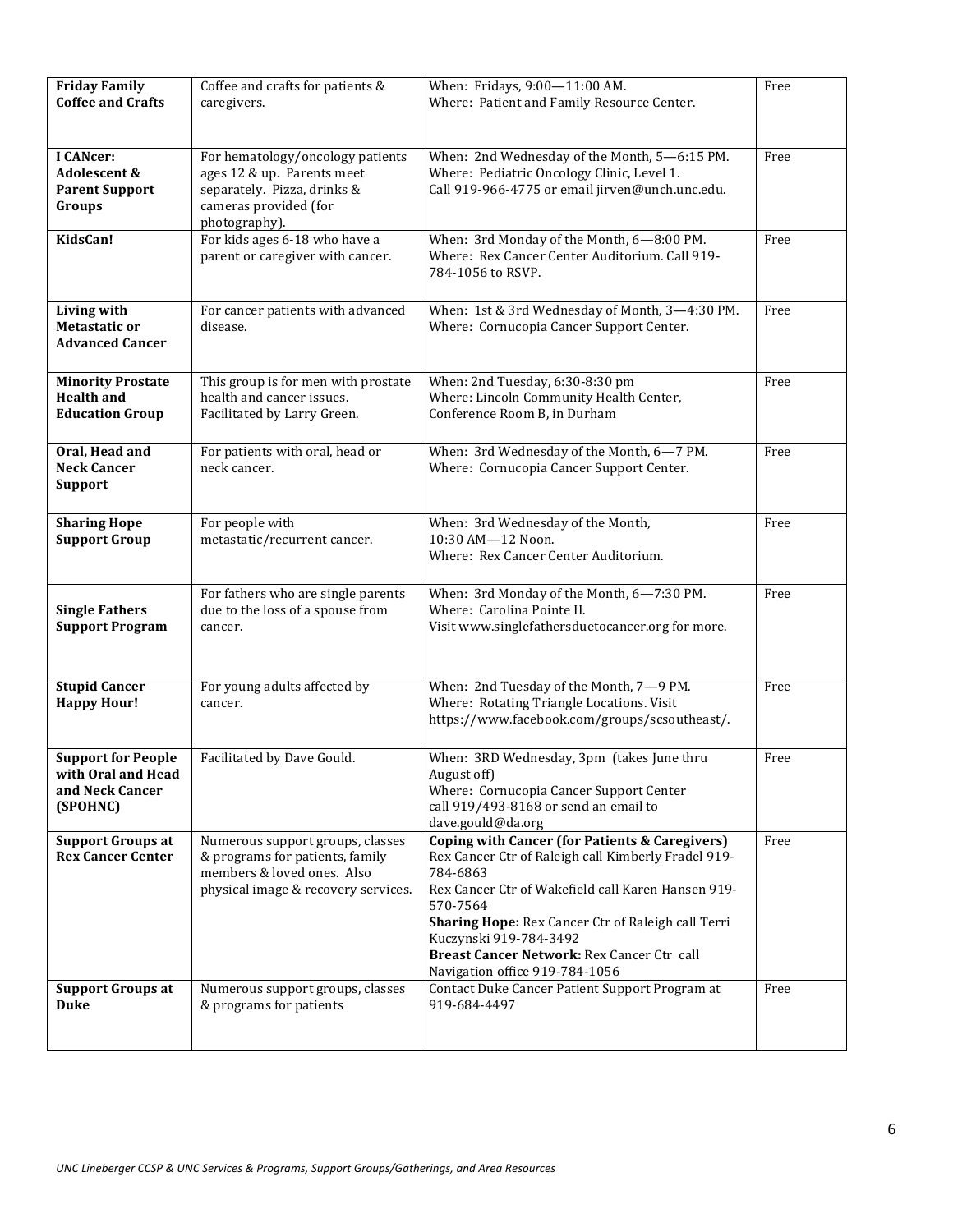| <b>Triangle Area</b><br><b>Multiple Myeloma</b><br><b>Support</b> |                                                                                                                                                                                                                                                                                                                                                                                                                                | When: 4th Saturday of the Month, 10AM-12 Noon.<br>Where: Westminster Presbyterian Church<br>Call 682-472-1796 or email<br>andrewdowns826@gmail.com                                                                                                   | Free                                                |
|-------------------------------------------------------------------|--------------------------------------------------------------------------------------------------------------------------------------------------------------------------------------------------------------------------------------------------------------------------------------------------------------------------------------------------------------------------------------------------------------------------------|------------------------------------------------------------------------------------------------------------------------------------------------------------------------------------------------------------------------------------------------------|-----------------------------------------------------|
| <b>Triangle Area</b><br><b>Ostomy Association</b>                 | For patients with any ostomy and<br>their caregivers                                                                                                                                                                                                                                                                                                                                                                           | When: 1st Tuesday of the Month, 7:30 PM.<br>Where: Rex Hospital, Same Day Surgery Waiting.<br>Visit www.raleighuoa.org.                                                                                                                              | Free                                                |
| <b>Triangle Bladder</b><br><b>Cancer Support</b>                  | For bladder cancer patients and<br>caregivers.                                                                                                                                                                                                                                                                                                                                                                                 | When: 2nd Tuesday of the Month, 7:00-8:30 PM.<br>Where: Carolina Pointe II.                                                                                                                                                                          | Free                                                |
| <b>Wake County</b><br><b>Prostate Cancer</b><br><b>Network</b>    | For prostate cancer patients and<br>caregivers.                                                                                                                                                                                                                                                                                                                                                                                | When: 2nd Thursday of the Month, 7-9:00 PM.<br>Where: Rex Cancer Center Auditorium.                                                                                                                                                                  | Free                                                |
| <b>Area</b><br><b>Resources</b>                                   | <b>General Info</b>                                                                                                                                                                                                                                                                                                                                                                                                            | <b>Contact Info</b>                                                                                                                                                                                                                                  | Cost                                                |
| <b>Care Pages</b>                                                 | CarePages websites are free<br>patient blogs that connect friends<br>and family during. It's an online<br>community of people who come<br>together to share the challenges,<br>hopes and triumphs of anyone<br>facing a life-changing health event.                                                                                                                                                                            | http://www.carepages.com/ Phone Support: call<br>(888) 852-5521<br>CarePages, Inc. 345 Hudson Street 16th Fl New York,<br>NY 10014<br>Ph: (646) 728-9500 Fax: (646) 728-9503<br>info@everydayhealth.com                                              | Free                                                |
| Cornucopia Cancer<br><b>Support Center</b>                        | A place where anyone touched by<br>cancer can find support &<br>resources to live life to the fullest.<br>We accomplish this by supporting<br>mind, body & spirit of those<br>journeying with cancer, families &<br>caregivers through body relaxation<br>and energy therapies, movement<br>classes, individual/group support,<br>& information & resources, all in a<br>non-clinical setting. Also see Peer<br>Connect below. | Cornucopia Cancer Support Center; 919-401-9333<br>; 5517 Durham Chapel Hill Blvd NC 27707;<br>www.cancersupport4u.org;<br>Email: peerconnect@cancersupport4u.org                                                                                     | Free                                                |
| <b>Facing Our Risk</b><br><b>Cancer Empowered</b><br>(FORCE)      | Founded on the principle that no<br>one should have to face hereditary<br>breast and ovarian cancer alone.<br>Our mission is to improve the lives<br>of individuals and families affected<br>by hereditary breast and ovarian<br>cancer.                                                                                                                                                                                       | Katerina Gmitter; katgmitter@gmail.com;<br>www.facingourrisk.org<br>FORCE Raleigh Outreach Coordinator<br>908-433-4273                                                                                                                               |                                                     |
| <b>Magnolia Meals</b>                                             | A meal delivery program for<br>patients with breast cancer and<br>their families. For details, visit<br>www.magnoliamealsathome.com.                                                                                                                                                                                                                                                                                           | Delivered to patients homes in Raleigh-Durham<br>area for up to 2 months after enrollment if meet<br>eligibility criteria.                                                                                                                           | Free if<br>eligible                                 |
| <b>New Life After</b><br>Cancer                                   | New Life After Cancer is a unique<br>cancer support program that seeks<br>to promote survivorship by<br>providing the knowledge & insight<br>to help breast cancer survivors to<br>embrace change & adopt healthy,<br>sustainable lifestyles that will                                                                                                                                                                         | 3800 Riders Trail, Hillsborough, NC 27278; call 919-<br>901-0351; To join mailing list, email<br>carolyn@newlifeaftercancer.org; Workshops &<br>retreats, contact carolyn@newlifeaftercancer.org or<br>call 919-901-0351 info@newlifeaftercancer.org | Tuition; 1/2<br>support by<br>grants &<br>donations |